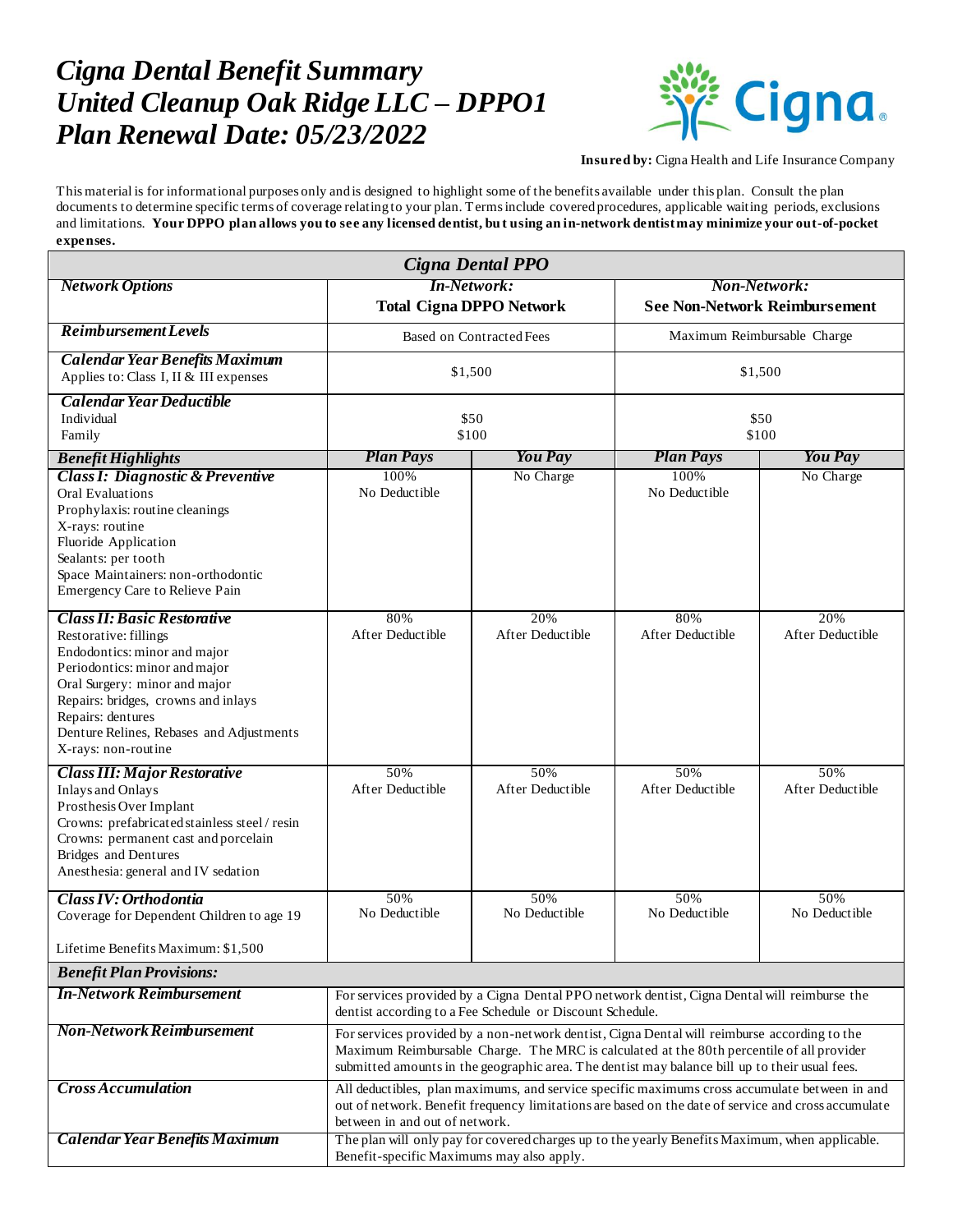| <b>Calendar Year Deductible</b>                | This is the amount you must pay before the plan begins to pay for covered charges, when<br>applicable. Benefit-specific deductibles may also apply.                                                                                                                                                                                                                                                                                                                                                                                                                                                                                                                                                                                                                                                                                                                                                            |  |
|------------------------------------------------|----------------------------------------------------------------------------------------------------------------------------------------------------------------------------------------------------------------------------------------------------------------------------------------------------------------------------------------------------------------------------------------------------------------------------------------------------------------------------------------------------------------------------------------------------------------------------------------------------------------------------------------------------------------------------------------------------------------------------------------------------------------------------------------------------------------------------------------------------------------------------------------------------------------|--|
| Late Entrant Limitation Provision              | Payment will be reduced by 50% for Class III and IV services for 12 months for eligible members<br>that are allowed to enroll in this plan outside of the designated open enrollment period. This<br>provision does not apply to newhires.                                                                                                                                                                                                                                                                                                                                                                                                                                                                                                                                                                                                                                                                     |  |
| <b>Pretreatment Review</b>                     | Pretreatment reviewis available on a voluntary basis when dental work in excess of \$200 is<br>proposed.                                                                                                                                                                                                                                                                                                                                                                                                                                                                                                                                                                                                                                                                                                                                                                                                       |  |
| <b>Alternate Benefit Provision</b>             | When more than one covered Dental Service could provide suitable treatment based on common<br>dental standards, Cigna will determine the covered Dental Service on which payment will be based<br>and the expenses that will be included as Covered Expenses.                                                                                                                                                                                                                                                                                                                                                                                                                                                                                                                                                                                                                                                  |  |
| <b>Oral Health Integration Program (OHIP)</b>  | Cigna Dental Oral Health Integration Program offers enhanced dental coverage for customers with<br>the following medical conditions: diabetes, heart disease, stroke, maternity, head and neck cancer<br>radiation, organ transplants and chronic kidney disease. There's no additional charge for the<br>program, and those who qualify are eligible to receive reimbursement of their coinsurance for<br>certain related dental procedures. Eligible customers can also receive guidance on behavioral<br>issues related to oral health. Reimbursements under this program are not subject to the annual<br>deductible, but will be applied to and are subject to the plan annual maximum. For more<br>information including how to enroll in this program and a complete list of program terms and<br>eligible medical conditions, go to www.mycigna.com or call customer service 24/7 at<br>1.800.CIGNA24. |  |
| <b>Timely Filing</b>                           | Out of network claims submitted to Cigna after 365 days from date of service will be denied.                                                                                                                                                                                                                                                                                                                                                                                                                                                                                                                                                                                                                                                                                                                                                                                                                   |  |
| <b>Benefit Limitations:</b>                    |                                                                                                                                                                                                                                                                                                                                                                                                                                                                                                                                                                                                                                                                                                                                                                                                                                                                                                                |  |
| Missing Tooth Limitation                       | For teeth missing prior to coverage with Cigna, the amount payable is 50% of the amount otherwise<br>payable until covered for 12 months; thereafter, considered a Class III expense.                                                                                                                                                                                                                                                                                                                                                                                                                                                                                                                                                                                                                                                                                                                          |  |
| Oral Evaluations/Exams                         | 2 per calendar year.                                                                                                                                                                                                                                                                                                                                                                                                                                                                                                                                                                                                                                                                                                                                                                                                                                                                                           |  |
| X-rays (routine)                               | Bitewings: 2 per calendar year.                                                                                                                                                                                                                                                                                                                                                                                                                                                                                                                                                                                                                                                                                                                                                                                                                                                                                |  |
| X-rays (non-routine)                           | Complete series of radiographic images and panoramic radiographic images: Limited to a combined<br>total of 1 per 36 months.                                                                                                                                                                                                                                                                                                                                                                                                                                                                                                                                                                                                                                                                                                                                                                                   |  |
| Diagnostic Casts                               | Payable only in conjunction with orthodontic workup.                                                                                                                                                                                                                                                                                                                                                                                                                                                                                                                                                                                                                                                                                                                                                                                                                                                           |  |
| Cleanings                                      | 2 per calendar year, including periodontal maintenance procedures following active therapy.                                                                                                                                                                                                                                                                                                                                                                                                                                                                                                                                                                                                                                                                                                                                                                                                                    |  |
| Fluoride Application                           | 1 per calendar year for children under age 19.                                                                                                                                                                                                                                                                                                                                                                                                                                                                                                                                                                                                                                                                                                                                                                                                                                                                 |  |
| Sealants (per tooth)                           | Limited to posterior tooth. 1 treatment per tooth every 36 months for children under age 14.                                                                                                                                                                                                                                                                                                                                                                                                                                                                                                                                                                                                                                                                                                                                                                                                                   |  |
| Space Maintainers                              | Limited to non-orthodontic treatment for children under age 19.                                                                                                                                                                                                                                                                                                                                                                                                                                                                                                                                                                                                                                                                                                                                                                                                                                                |  |
| Inlays, Crowns, Bridges, Dentures and Partials | Replacement every 60 months if unserviceable and cannot be repaired. Benefits are based on the<br>amount payable for non-precious metals. No porcelain or white/tooth-colored material on molar<br>crowns or bridges.                                                                                                                                                                                                                                                                                                                                                                                                                                                                                                                                                                                                                                                                                          |  |
| Denture and Bridge Repairs                     | Reviewed if more than once.                                                                                                                                                                                                                                                                                                                                                                                                                                                                                                                                                                                                                                                                                                                                                                                                                                                                                    |  |
| Denture Relines, Rebases and Adjustments       | Covered if more than 6 months after installation.                                                                                                                                                                                                                                                                                                                                                                                                                                                                                                                                                                                                                                                                                                                                                                                                                                                              |  |
| Prosthesis Over Implant                        | Replacement every 60 months if unserviceable and cannot be repaired. Benefits are based on the<br>amount payable for non-precious metals. No porcelain or white/tooth-colored material on molar<br>crowns or bridges.                                                                                                                                                                                                                                                                                                                                                                                                                                                                                                                                                                                                                                                                                          |  |

## *Benefit Exclusions:*

Covered Expenses will not include, and no payment will be made for the following:

Procedures and services not included in the list of covered dental expenses;

Diagnostic: cone beam imaging;

- Preventive Services: instruction for plaque control, oral hygiene and diet;
- Restorative: veneers of porcelain, ceramic, resin, or acrylic materials on crowns or pontics on or replacing the upper and or lower first, second and/or third molars;
- Periodontics: bite registrations; splinting;
- Prosthodontic: precision or semi-precision attachments;
- Implants: implants or implant related services;
- Procedures, appliances or restorations, except full dentures, whose main purpose is to change vertical dimension, diagnose or treat conditions of dysfunction of the temporomandibular joint (TMJ), stabilize periodontally involved teeth or restore occlusion;
- Athletic mouth guards;
- Services performed primarily for cosmetic reasons;
- Personalization or decoration of any dental device or dental work;